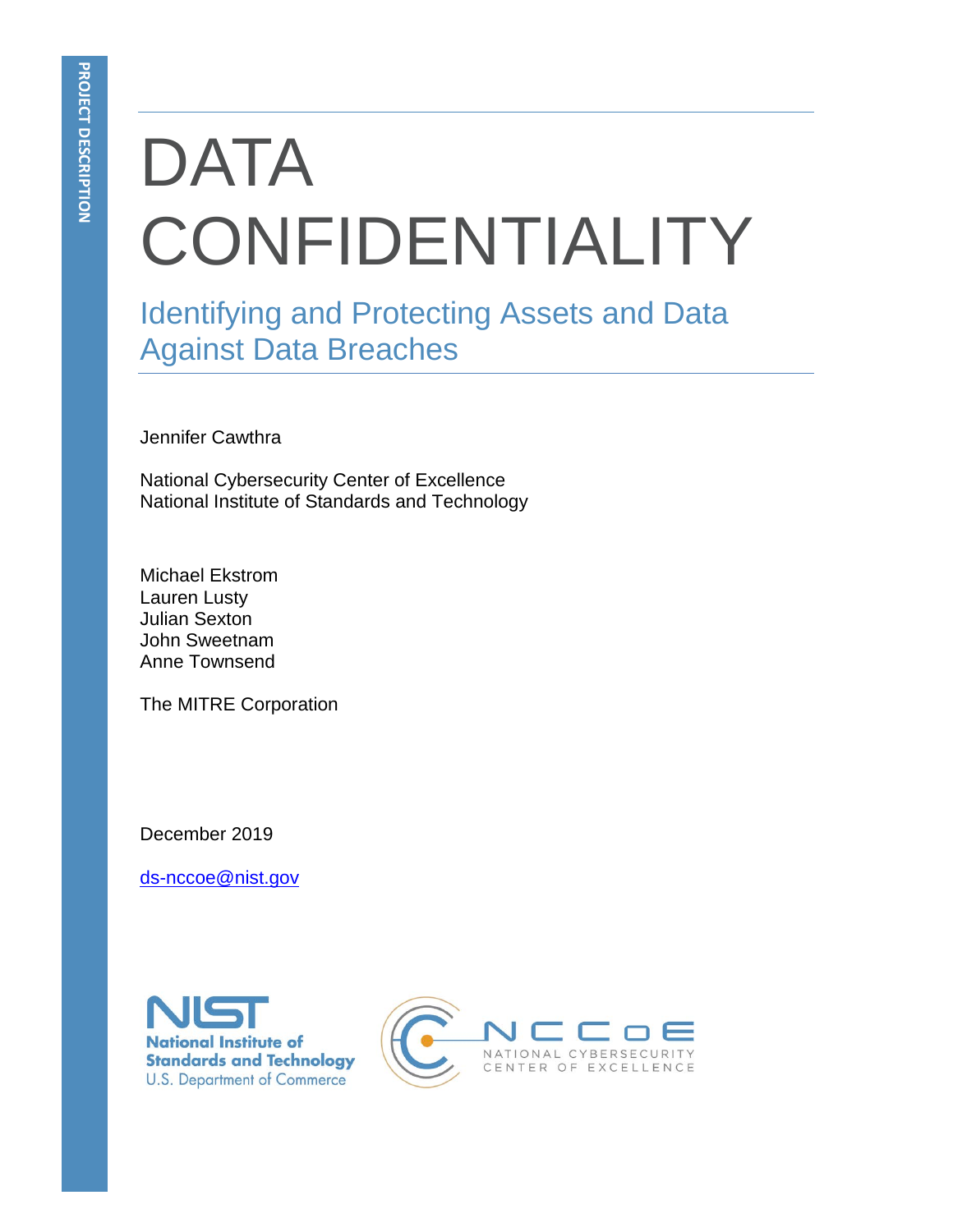The National Cybersecurity Center of Excellence (NCCoE), a part of the National Institute of Standards and Technology (NIST), is a collaborative hub where industry organizations, government agencies, and academic institutions work together to address businesses' most pressing cybersecurity challenges. Through this collaboration, the NCCoE develops modular, easily adaptable example cybersecurity solutions demonstrating how to apply standards and best practices by using commercially available technology. To learn more about the NCCoE, visit [https://www.nccoe.nist.gov.](https://www.nccoe.nist.gov/) To learn more about NIST, visi[t https://www.nist.gov.](https://www.nist.gov/)

This document describes a problem that is relevant to many industry sectors. NCCoE cybersecurity experts will address this challenge through collaboration with a Community of Interest, including vendors of cybersecurity solutions. The resulting reference design will detail an approach that can be incorporated across multiple sectors.

## **ABSTRACT**

An organization must protect its information from unauthorized access and disclosure. Data breaches large and small can have far-reaching operational, financial, and reputational impacts. The goal of this project is to provide a practical solution to identify and protect the confidentiality of an enterprise's data. This solution identifies what assets (devices, data, and applications) may be affected by an incident as well as the vulnerabilities they may possess that allow incidents to occur. It also explores protection measures to mitigate or remediate these vulnerabilities. The solution will provide measures such as data protection, access controls, network protections, and other potential defenses. The project team will create a reference design and a detailed description of the practical steps needed to implement a secure solution based on standards and best practices. This project will result in a freely available NIST Cybersecurity Practice Guide.

## **KEYWORDS**

*data breach; data confidentiality; data loss; data protection; malware; ransomware; spear phishing*

## **DISCLAIMER**

Certain commercial entities, equipment, products, or materials may be identified in this document in order to describe an experimental procedure or concept adequately. Such identification is not intended to imply recommendation or endorsement by NIST or NCCoE, nor is it intended to imply that the entities, equipment, products, or materials are necessarily the best available for the purpose.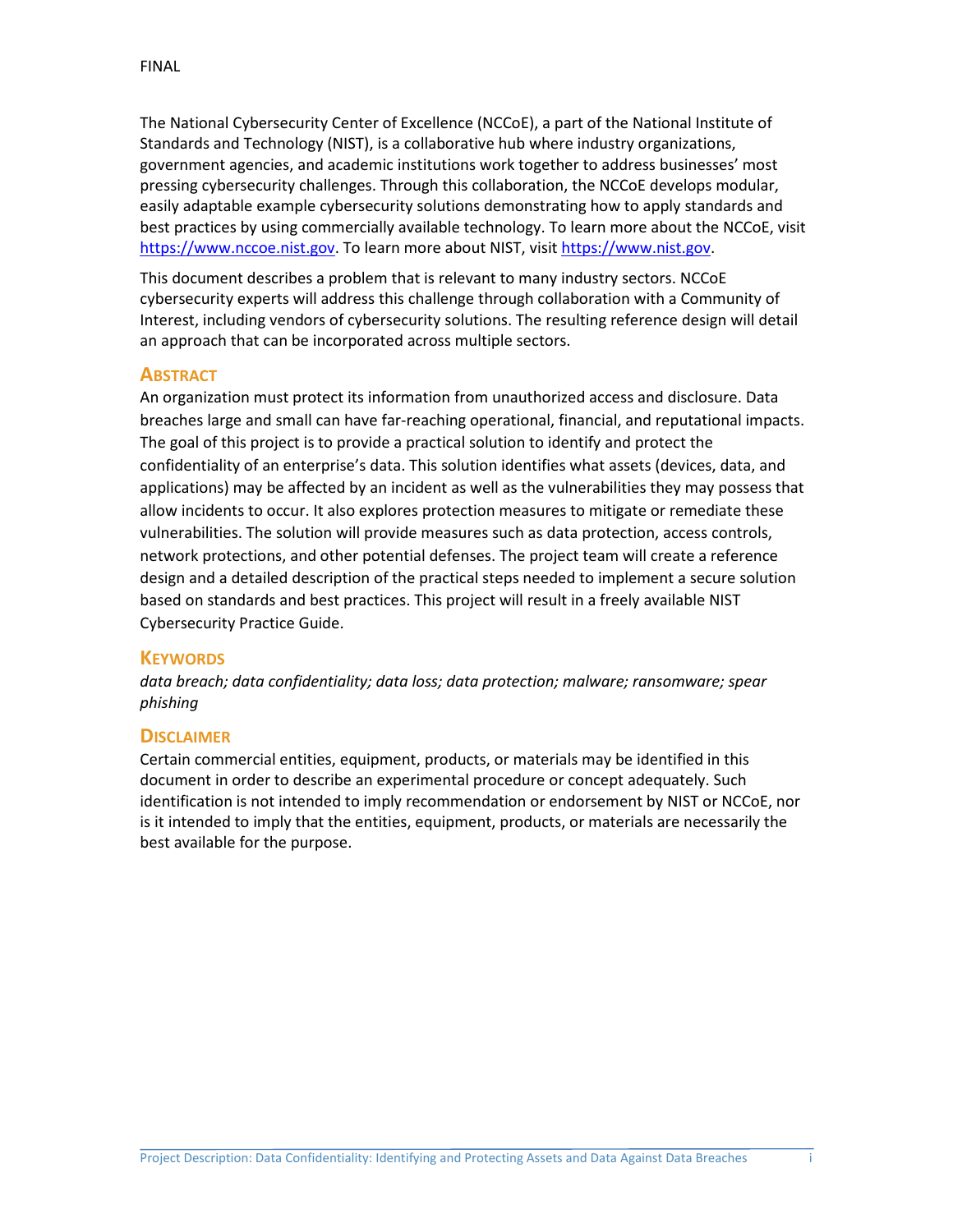# **TABLE OF CONTENTS**

| $\mathbf{1}$   |  |  |  |
|----------------|--|--|--|
|                |  |  |  |
|                |  |  |  |
|                |  |  |  |
|                |  |  |  |
|                |  |  |  |
|                |  |  |  |
|                |  |  |  |
| $\overline{2}$ |  |  |  |
|                |  |  |  |
|                |  |  |  |
|                |  |  |  |
|                |  |  |  |
|                |  |  |  |
|                |  |  |  |
|                |  |  |  |
| 3              |  |  |  |
|                |  |  |  |
|                |  |  |  |
| 4              |  |  |  |
|                |  |  |  |
|                |  |  |  |
|                |  |  |  |

ĪÌ.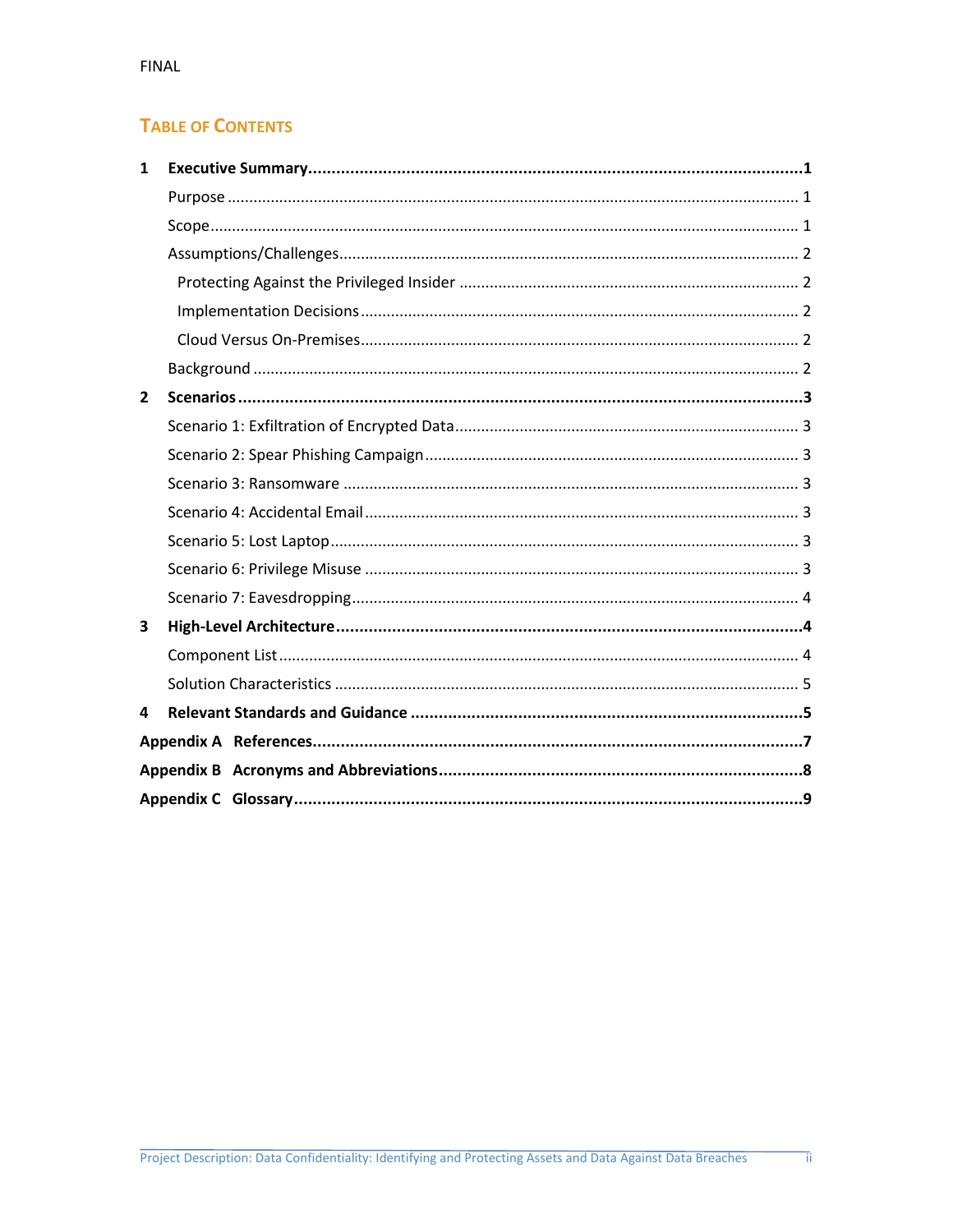# <span id="page-3-0"></span>**1 EXECUTIVE SUMMARY**

## <span id="page-3-1"></span>**Purpose**

This document defines a National Cybersecurity Center of Excellence (NCCoE) project to provide guidance and a reference architecture that will assist organizations in identifying and protecting information from threats to data confidentiality. Data confidentiality refers to the protection of data from unauthorized access and disclosure, including means for protecting personal privacy and proprietary information. Confidentiality is relevant for data at rest, in use, and in transit. Lapses in data confidentiality can lead to a data breach. A breach may include internal and external unauthorized access or disclosure. According to the 2018 Cost of Data Breach Study conducted by Ponemon Institute and sponsored by International Business Machines [\[1\],](#page-9-1) the worldwide average cost of a data breach in 2018 was \$3.55 million.

NCCoE projects include technical guidance and a reference architecture that address a technical challenge. An example implementation of the reference architecture integrates commercial and open-source products to demonstrate how to incorporate standards and best practices. This project will result in a publicly available NIST Cybersecurity Practice Guide, a detailed implementation guide of the practical steps needed to implement a cybersecurity reference design that addresses this challenge.

## <span id="page-3-2"></span>**Scope**

This project will answer specific questions pertaining to identifying and protecting data from data confidentiality attacks, such as:

- What data is present within an enterprise?
- What protections can be applied to the data?
- How should the data be accessed?
- What user types are defined by the organization?
- What controls should be applied to each user type's access?

This project will demonstrate:

- a data management solution that identifies and inventories data on and across end points
- a solution that provides user access control mechanisms
- a solution that protects against malicious physical media
- a policy enforcement solution that manages users and user access controls
- an audit log solution that baselines normal behavior for data access activity and protects against exfiltration
- a file level encryption scheme that protects data on and across end points
- a system level encryption scheme that provides physical access protection
- network measures to protect data in transit

This project will not address data security issues related to integrity or availability. This includes violations of machine integrity that can lead to the loss of data confidentiality, such as a compromised Active Directory server that allows unauthorized access to network machines. For more information about issues of data integrity, please see the Data Integrity series of the data security projects, found a[t https://www.nccoe.nist.gov/projects/building-blocks/data-security.](https://www.nccoe.nist.gov/projects/building-blocks/data-security) Questions of data classification, such as what data is at risk and requires greater protection, will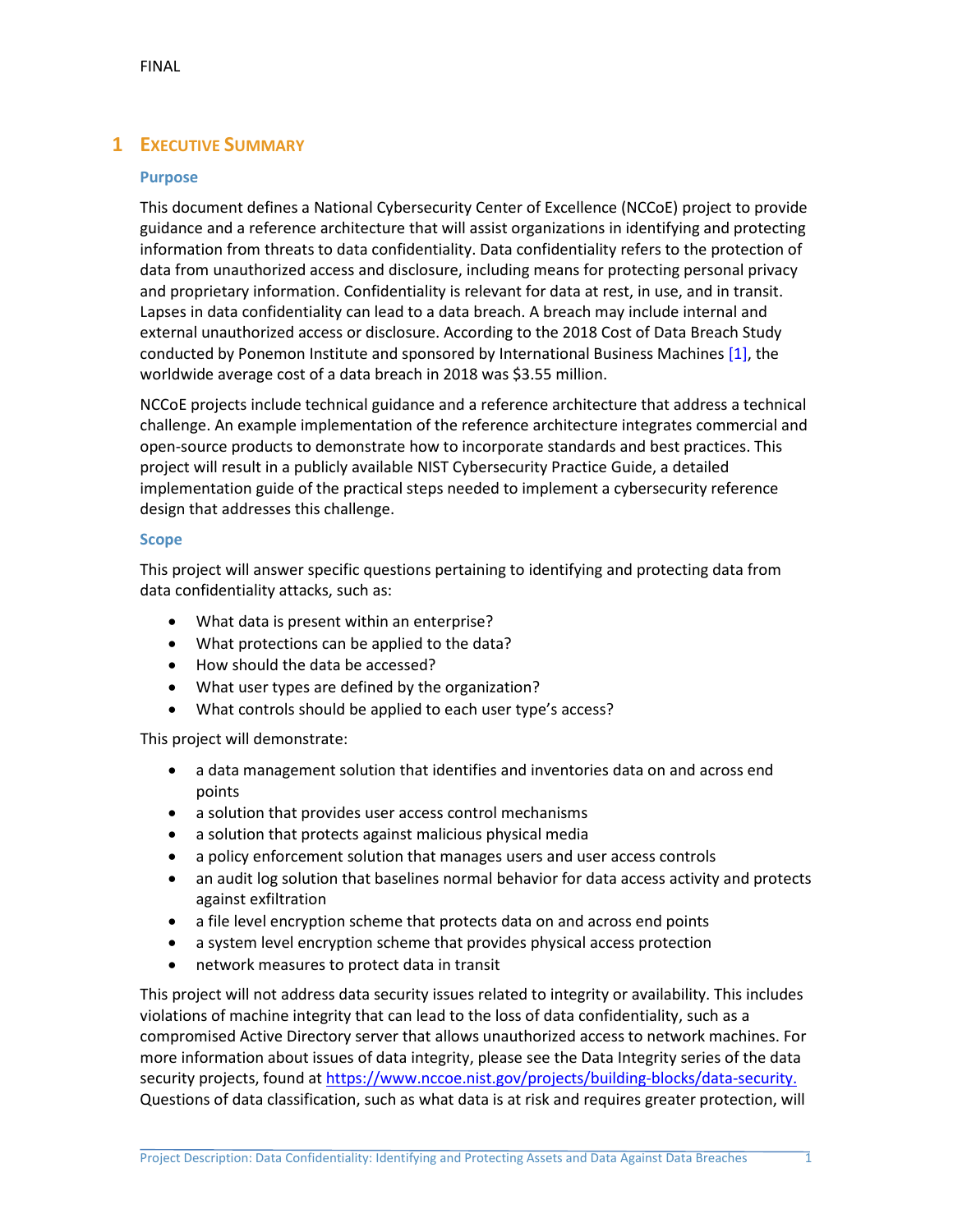not be covered. For more information, please refer to the Implementation Decisions section below.

#### <span id="page-4-0"></span>**Assumptions/Challenges**

#### <span id="page-4-1"></span>Protecting Against the Privileged Insider

The privileged insider who causes data confidentiality incidents, whether accidentally or intentionally, is difficult to prevent. Preemptive measures can be taken to ensure that the impact of a malicious insider is recorded and mitigated. Training can be given to these users to minimize the risk of unintentional events. However, some risk will always remain. Activity concerning privileged insiders will be addressed in the project's use cases, but organizations should be aware of the limitations of technical solutions surrounding these scenarios.

#### <span id="page-4-2"></span>Implementation Decisions

There is a trade-off between the strength of protections on data and the time and resources spent maintaining those protections. An organization should make risk-based decisions as to what data should be considered sensitive for the organization and what warrants extra protections. This project will assume that organizations can identify their at-risk data and tune the final reference architecture to reflect their risk management policy. The reference architecture will aim to include tools that will allow organizations to classify data as sensitive and at risk. However, we will not be able to provide guidance as to what data should be considered sensitive and what should be considered at risk.

#### <span id="page-4-3"></span>Cloud Versus On-Premises

While the overarching principles of identifying and protecting data confidentiality are infrastructure-agnostic, the implementations of those principles are not. More businesses are turning to cloud-based solutions to provide enterprise function, modularity, security, and more. While the Data Confidentiality Project will primarily use an on-premises infrastructure, the final guidance provides references to the NCCoE's cloud security work where applicable. This will aid adopters in adapting the guidance to enterprise implementation that uses on-premises, cloud, or both. For more information about the NCCoE's current work in cloud, please see [https://nccoe.nist.gov.](https://nccoe.nist.gov/)

#### <span id="page-4-4"></span>**Background**

The first group of data security projects at the NCCoE focused on data integrity (DI). The NIST Special Publications covered the ability to protect DI, detect and respond to attacks that impact DI, and recover DI after an attack [\[2\].](#page-9-2) During presentations, demonstrations, Community of Interest calls, and other feedback mechanisms, many questions were raised related to data breaches and inclusion of technologies to prevent such attacks. These attacks (and therefore incorporation of their mitigating technologies) were outside the scope of the DI projects because they were not addressing DI events; thus, they were categorized as data confidentiality challenges.

In addition to the work focused on data integrity, the NCCoE engaged with consumer-facing and retail organizations and e-commerce payment stakeholders such as information sharing and analysis centers and the Retail Cyber Intelligence Sharing Center (now known as the Retail and Hospitality Intelligence Sharing and Analysis Center). Through these engagements, the need for data confidentiality projects was identified.

This project will provide guidance on data confidentiality together with the Detect, Respond to, and Recover from Data Breaches Project. The NCCoE chose to address data confidentiality in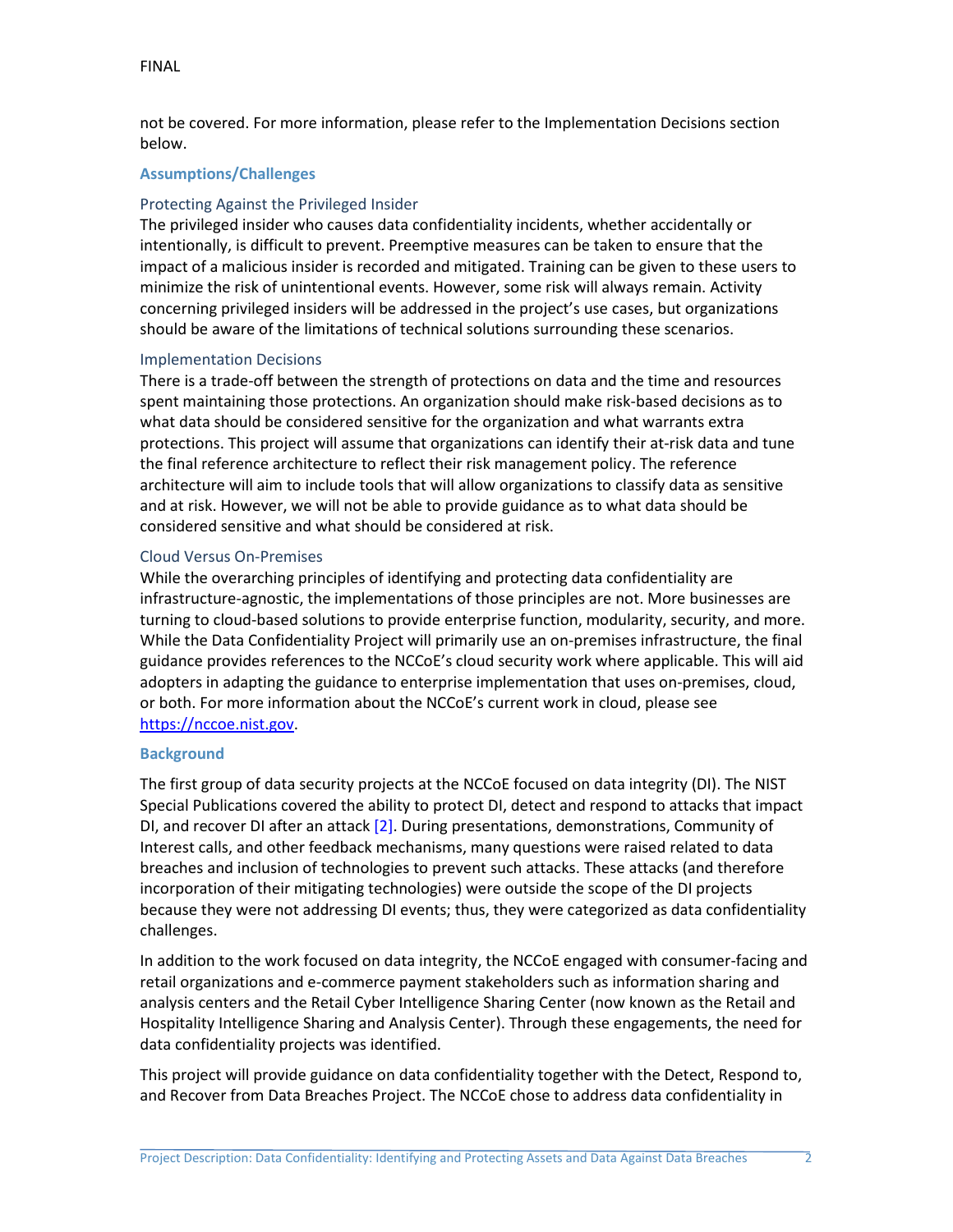two parallel projects to provide modular, adaptable guidance rather than an all-or-nothing approach. In addition, two projects allow multiple perspectives into scenarios for preventing and reacting to a data breach or other loss of data confidentiality. In summary, securing a system by identifying and protecting against threats requires technologies, planning, and training that are different from detecting, responding to, and recovering from a breach.

## <span id="page-5-0"></span>**2 SCENARIOS**

The example scenarios below illustrate some of the challenges that this project will address.

## <span id="page-5-1"></span>**Scenario 1: Exfiltration of Encrypted Data**

An organization unknowingly has a compromised machine that is being used by a malicious actor to exfiltrate data. The malicious actor is encrypting the data to prevent detection.

The data confidentiality solution will identify the data and where it is stored before the compromise and apply the appropriate controls. Furthermore, the architecture should serve to protect sensitive data in storage and in transit.

## <span id="page-5-2"></span>**Scenario 2: Spear Phishing Campaign**

As a result of a spear phishing campaign, a malicious actor can view and manipulate a database. Proprietary internal data stored in the database is exposed.

The data confidentiality solution will protect the database from unauthorized access as well as protect the data in the database, which will mitigate the effects of a breach.

#### <span id="page-5-3"></span>**Scenario 3: Ransomware**

An employee is a victim of ransomware and is presented with a note showing contents of the proprietary files from the employee's organization's file server and a demand for money to stop accessing and sharing files.

The data confidentiality solution will protect the file share from unauthorized access as well as protect the data in the file share and network connectivity.

#### <span id="page-5-4"></span>**Scenario 4: Accidental Email**

A user accidentally cc's an individual who should not have access to the email's attachment, which contains proprietary information. The cc'd individual could be either an employee or an outsider to the organization.

The data confidentiality solution will identify the files, protect the files from unauthorized access, and provide email protections to prevent the accidental inclusion.

#### <span id="page-5-5"></span>**Scenario 5: Lost Laptop**

A user loses their laptop that contains proprietary company information.

The data confidentiality solution will identify what data is stored within the laptop and what data protection measures reside within the laptop.

## <span id="page-5-6"></span>**Scenario 6: Privilege Misuse**

An employee, leveraging administrator credentials, exfiltrates data for personal gain. The employee prints several sensitive documents and copies the remaining data onto a Universal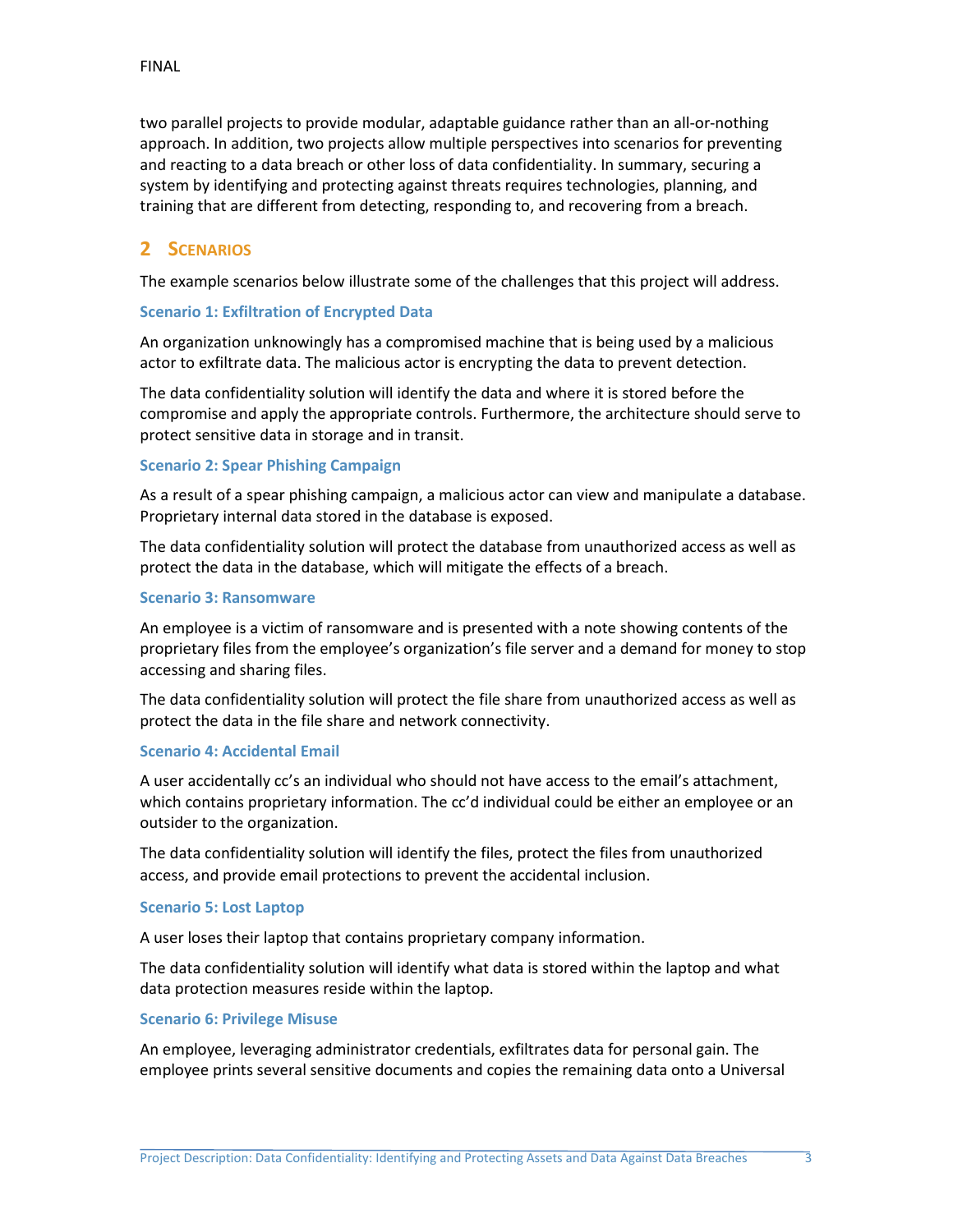Serial Bus. For the purpose of this scenario, the administrator credentials will be considered stolen in a manner that is outside the scope of this project's security architecture.

The data confidentiality solution will provide user access controls to mitigate the ability of users to abuse administrator credentials. The solution will also baseline typical administrator account usage to better understand what behavior is authorized. The solution may also protect against unauthorized printing and use of removable media.

#### <span id="page-6-0"></span>**Scenario 7: Eavesdropping**

An external actor compromises an organization's network and can hijack network communications via a man-in-the-middle attack, resulting in data loss.

The data confidentiality solution will provide network-level protection against the man-in-themiddle attack.

## <span id="page-6-1"></span>**3 HIGH-LEVEL ARCHITECTURE**

[Figure 1](#page-6-3) below depicts the integration of capabilities to provide the Functions of Identify and Protect for data confidentiality.

<span id="page-6-3"></span>**Figure 1. High-level architecture for Identify and Protect functions**



#### <span id="page-6-2"></span>**Component List**

Some components in the architecture, such as databases, are not a part of the components required of the data confidentiality solution to identify and protect. As such, NCCoE will provide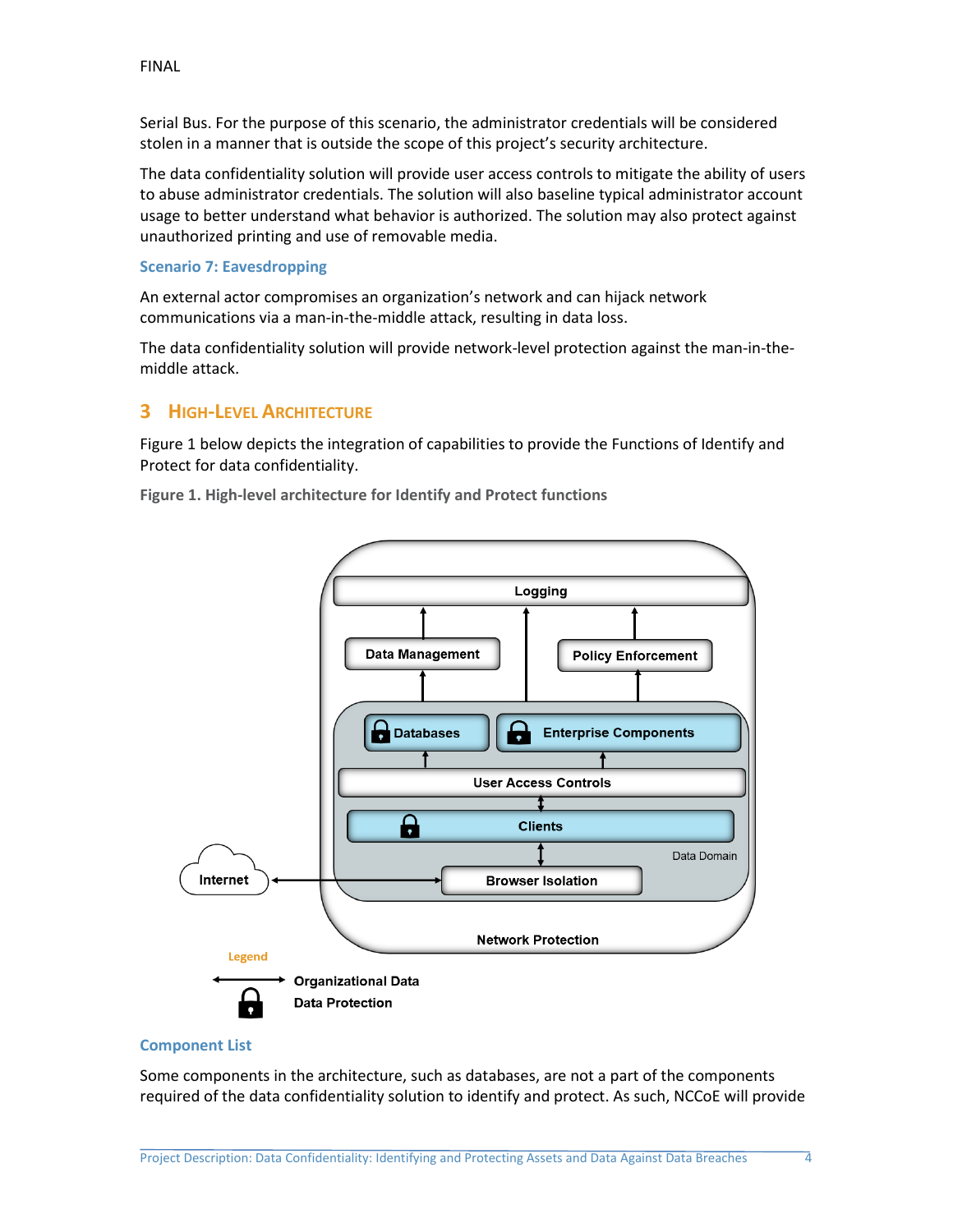these components with its internal build. The components that are required of the data confidentiality solution include but are not limited to:

- log collection, collation, and correlation
- network protection solution
	- o network mapping
	- o network segmentation
	- o network protection
	- o browser isolation
- user access controls
- data management
	- o data discovery
	- o data inventory
- data protection
	- o protection at rest
		- including file- and system-level encryption
	- o protection in transit
	- o protection in use
- protection against the use of removable media
- policy enforcement

## <span id="page-7-0"></span>**Solution Characteristics**

To address the scenarios in Section [2,](#page-5-0) this project will use a selection of commercially available technologies. The solution will demonstrate the Categories of Identify and Protect of the Cybersecurity Framework [\[3\].](#page-9-3) The solution will:

- Identify and inventory data and data flows
- Protect against confidentiality attacks on hosts
- Protect against confidentiality attacks that occur on the network
- Protect against confidentiality attacks that occur on enterprise components
- Protect enterprise data at rest, in transit, and in use
- Protect the network and remote access capabilities
- Provide logging and audit capabilities
- Provide user access controls to data
- Provide user authentication mechanisms

## <span id="page-7-1"></span>**4 RELEVANT STANDARDS AND GUIDANCE**

- NIST Federal Information Processing Standards (FIPS) 140-2—Security Requirements for Cryptographic Modules <http://csrc.nist.gov/publications/fips/fips140-2/fips1402.pdf>
- NIST Special Publication (SP) 800-34 Revision 1—*Contingency Planning Guide for Federal Information Systems* <http://nvlpubs.nist.gov/nistpubs/Legacy/SP/nistspecialpublication800-34r1.pdf>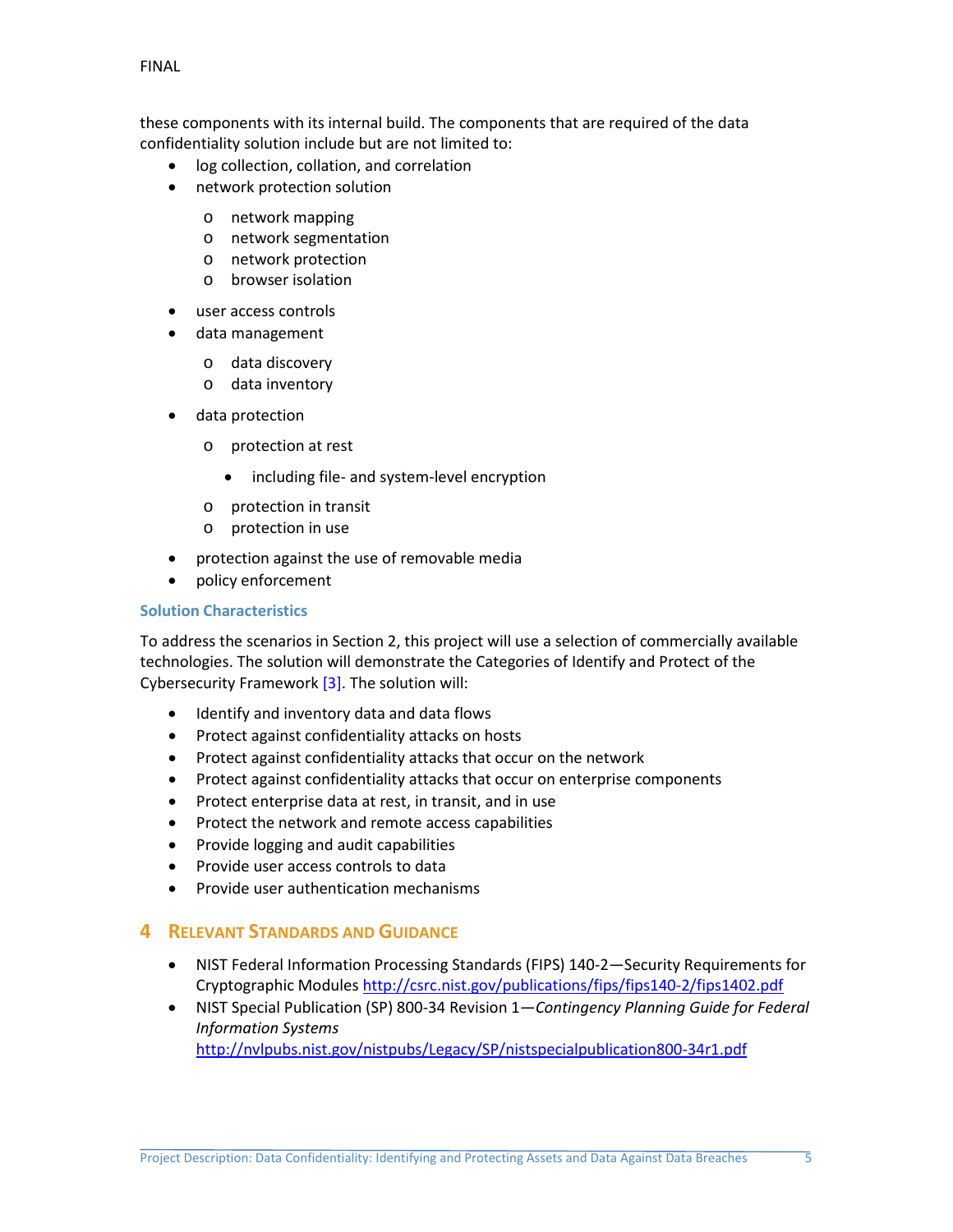- NIST SP 800-37 Revision 2—*Risk Management Framework for Information Systems and Organizations: A System Life Cycle Approach for Security and Privacy* <https://nvlpubs.nist.gov/nistpubs/SpecialPublications/NIST.SP.800-37r2.pdf>
- NIST SP 800-53 Revision 4—*Security and Privacy Controls for Federal Information Systems and Organizations* <http://nvlpubs.nist.gov/nistpubs/SpecialPublications/NIST.SP.800-53r4.pdf>
- NIST SP 800-57 Part 1 Revision 4—*Recommendation for Key Management: Part 1: General* 
	- <http://nvlpubs.nist.gov/nistpubs/SpecialPublications/NIST.SP.800-57pt1r4.pdf>
- NIST SP 800-61 Revision 2—*Computer Security Incident Handling Guide* <http://nvlpubs.nist.gov/nistpubs/SpecialPublications/NIST.SP.800-61r2.pdf>
- NIST SP 800-83 Revision 1—*Guide to Malware Incident Prevention and Handling for Desktops and Laptops* <http://nvlpubs.nist.gov/nistpubs/SpecialPublications/NIST.SP.800-83r1.pdf>
- NIST SP 800-92—*Guide to Computer Security Log Management* <http://nvlpubs.nist.gov/nistpubs/Legacy/SP/nistspecialpublication800-92.pdf>
- NIST SP 800-100—*Information Security Handbook: A Guide for Managers* <http://nvlpubs.nist.gov/nistpubs/Legacy/SP/nistspecialpublication800-100.pdf>
- NIST SP 800-122—*Guide to Protecting the Confidentiality of Personally Identifiable Information (PII)*  <https://nvlpubs.nist.gov/nistpubs/legacy/sp/nistspecialpublication800-122.pdf>
- NIST SP 800-150—*Guide to Cyber Threat Information Sharing* <http://nvlpubs.nist.gov/nistpubs/SpecialPublications/NIST.SP.800-150.pdf>
- NIST SP 800-175B—*Guideline for Using Cryptographic Standards in the Federal Government: Cryptographic Mechanisms* <https://nvlpubs.nist.gov/nistpubs/SpecialPublications/NIST.SP.800-175b.pdf>
- NIST SP 800-181—*National Initiative for Cybersecurity Education (NICE) Cybersecurity Workforce Framework*  <https://nvlpubs.nist.gov/nistpubs/specialpublications/nist.sp.800-181.pdf>
- NIST SP 800-184—*Guide for Cybersecurity Event Recovery* <http://nvlpubs.nist.gov/nistpubs/SpecialPublications/NIST.SP.800-184.pdf>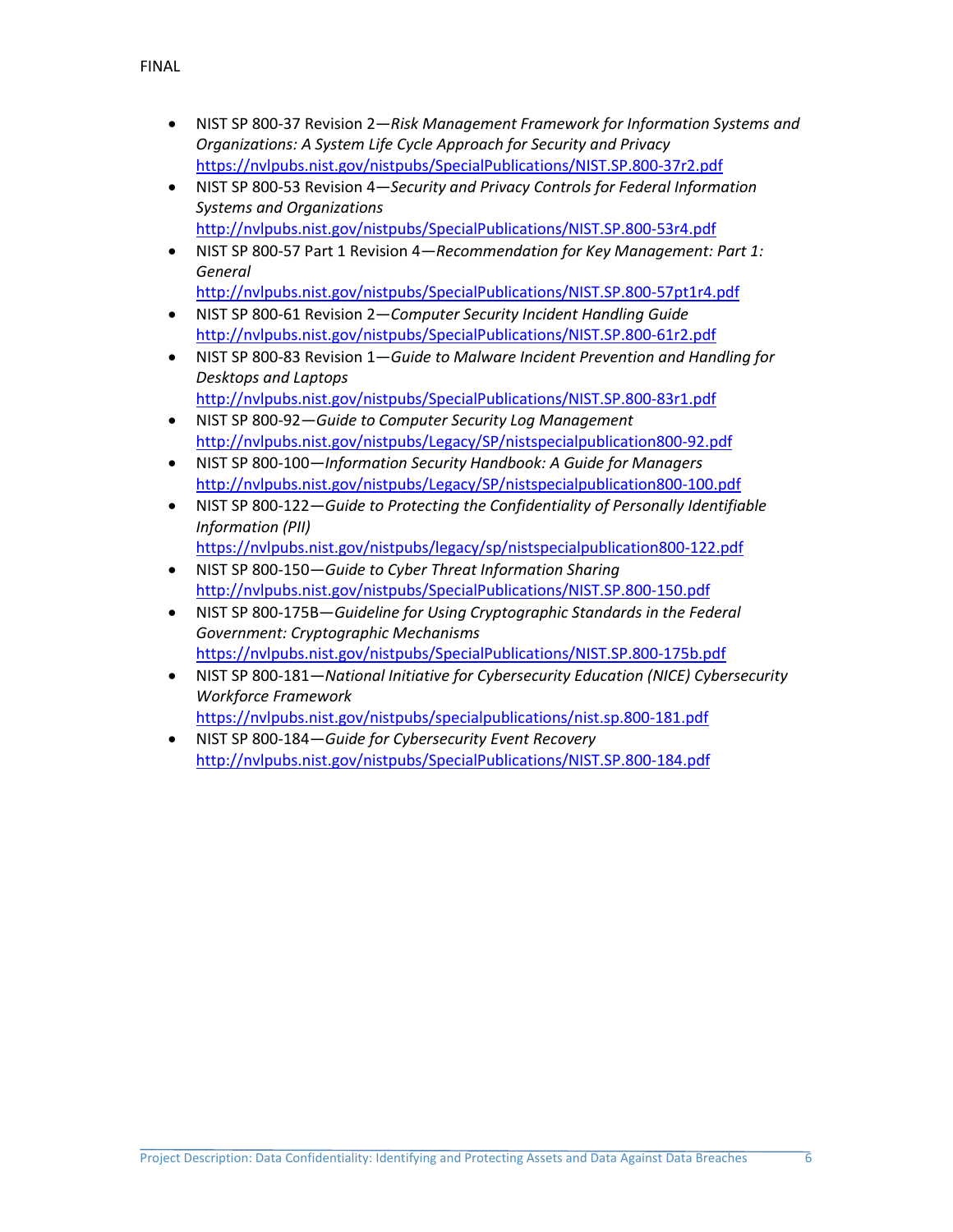# <span id="page-9-0"></span>**APPENDIX A REFERENCES**

- <span id="page-9-1"></span>[1] "2018 Cost of Data Breach Study: Impact of Business Continuity Management," Ponemon Institute, Oct. 2018.
- <span id="page-9-2"></span>[2] Tim McBride et al., *DRAFT Data Integrity: Recovering from Ransomware and Other Destructive Events,* National Institute of Standards and Technology (NIST) Special Publication 1800-11, Gaithersburg, Md., Sept. 2017. Available: [https://nccoe.nist.gov/publication/1800-11/.](https://nccoe.nist.gov/publication/1800-11/)
- <span id="page-9-3"></span>[3] Framework for Improving Critical Infrastructure Cybersecurity Draft Version 1.1, NIST, Gaithersburg, Md., Jan. 2017. Available: [https://www.nist.gov/publications/framework](https://www.nist.gov/publications/framework-improving-critical-infrastructure-cybersecurity-version-11)[improving-critical-infrastructure-cybersecurity-version-11.](https://www.nist.gov/publications/framework-improving-critical-infrastructure-cybersecurity-version-11)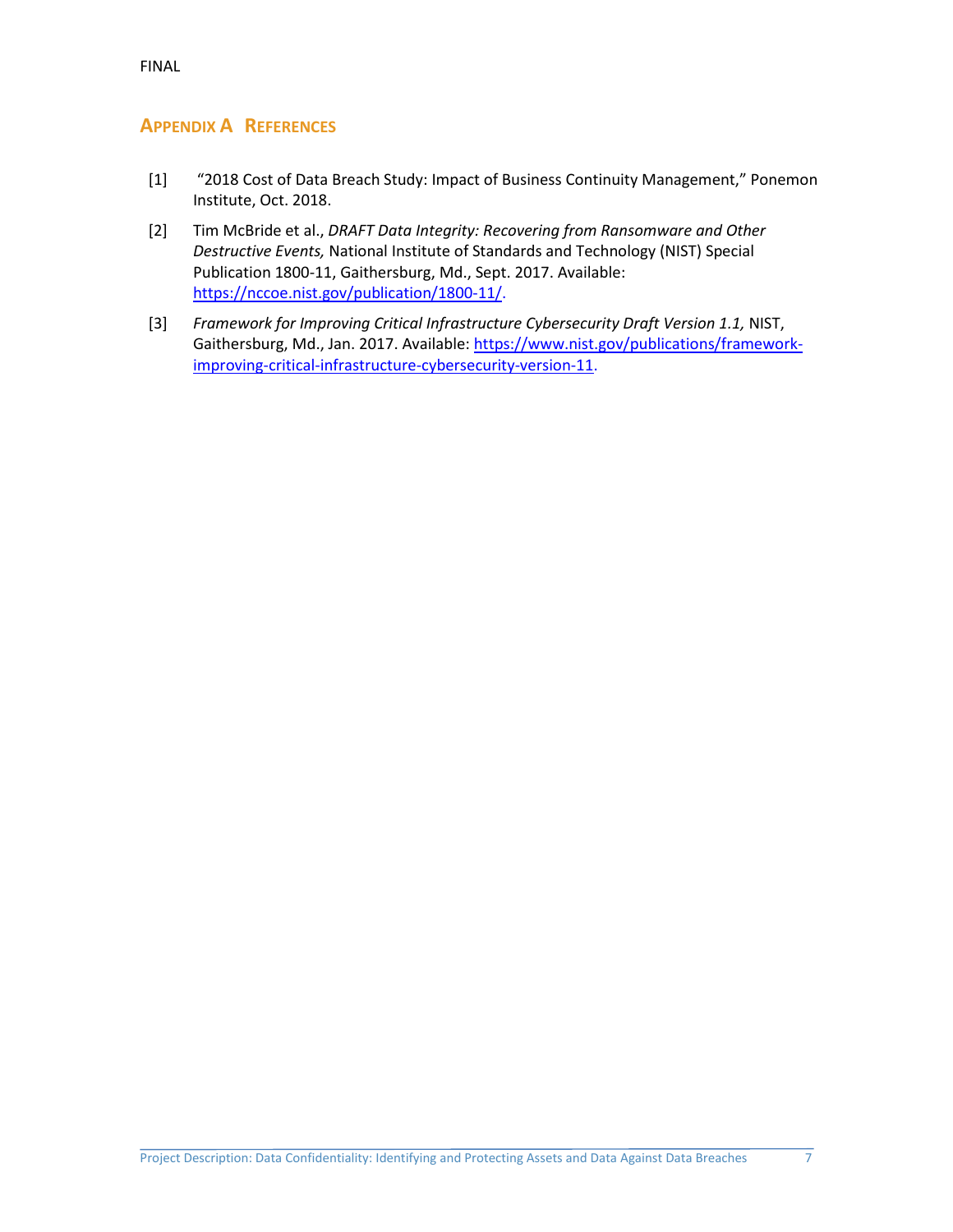FINAL

# <span id="page-10-0"></span>**APPENDIX B ACRONYMS AND ABBREVIATIONS**

| <b>CNSSI</b> | Committee on National Security Systems Instruction |
|--------------|----------------------------------------------------|
| DI           | Data Integrity                                     |
| <b>FIPS</b>  | <b>Federal Information Processing Standard</b>     |
| <b>NCCOE</b> | National Cybersecurity Center of Excellence        |
| <b>NIST</b>  | National Institute of Standards and Technology     |
| <b>SP</b>    | <b>Special Publication</b>                         |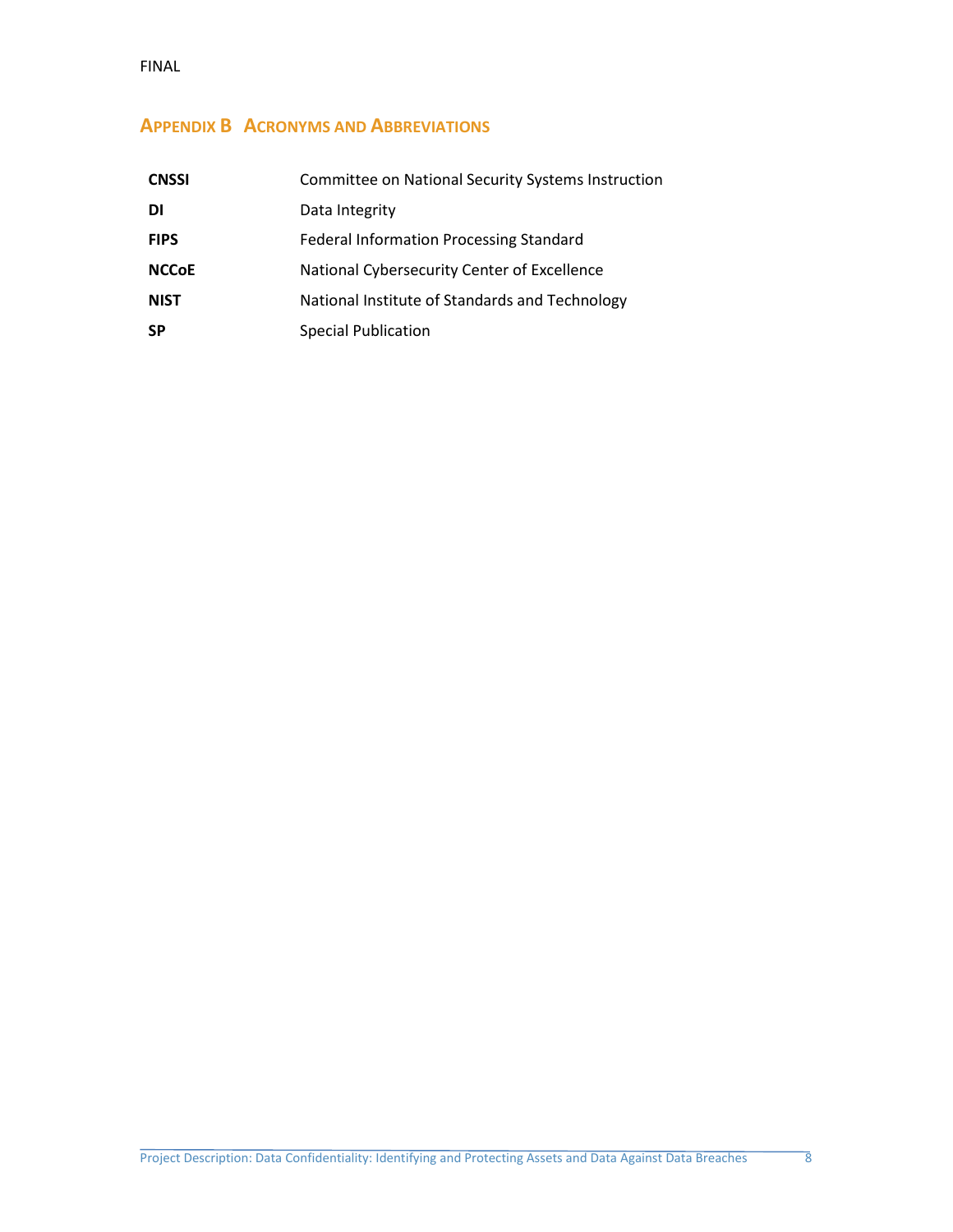FINAL

# <span id="page-11-0"></span>**APPENDIX C GLOSSARY**

| <b>Access Control</b> | The process of granting or denying specific requests to 1) obtain and<br>use information and related information processing services, and 2)<br>enter specific physical facilities (e.g., federal buildings, military<br>establishments, border crossing entrances) |
|-----------------------|---------------------------------------------------------------------------------------------------------------------------------------------------------------------------------------------------------------------------------------------------------------------|
|                       | SOURCES: Federal Information Processing Standards (FIPS) 201;<br>Committee on National Security Systems Instruction (CNSSI)-4009                                                                                                                                    |
| <b>Analysis</b>       | The examination of acquired data for its significance and probative<br>value to the case                                                                                                                                                                            |
|                       | SOURCE: National Institute of Standards and Technology (NIST) Special<br>Publication (SP) 800-72                                                                                                                                                                    |
| Asset                 | A major application, general support system, high-impact program,<br>physical plant, mission-critical system, personnel member, piece of<br>equipment, or logically related group of systems                                                                        |
|                       | PARAPHRASED FROM CNSSI-4009                                                                                                                                                                                                                                         |
| <b>Attack</b>         | Any kind of malicious activity that attempts to collect, disrupt, deny,<br>degrade, or destroy information system resources or the information<br>itself                                                                                                            |
|                       | SOURCE: CNSSI-4009                                                                                                                                                                                                                                                  |
| <b>Audit Log</b>      | A chronological record of system activities. Includes records of system<br>accesses and operations performed in a given period                                                                                                                                      |
|                       | SOURCE: CNSSI-4009                                                                                                                                                                                                                                                  |
| Cybersecurity         | The ability to protect or defend cyber space from cyber attacks                                                                                                                                                                                                     |
|                       | PARAPHRASED FROM CNSSI-4009                                                                                                                                                                                                                                         |
| Data                  | A subset of information in an electronic format that allows it to be<br>retrieved or transmitted                                                                                                                                                                    |
|                       | SOURCE: CNSSI-4009                                                                                                                                                                                                                                                  |
| <b>Data Integrity</b> | The property that data has not been changed, destroyed, or lost in an<br>unauthorized or accidental manner                                                                                                                                                          |
|                       | SOURCE: CNSSI-4009                                                                                                                                                                                                                                                  |
| Data Loss             | The alteration or deletion of proprietary, sensitive, personal, or<br>otherwise critical data                                                                                                                                                                       |
|                       | Note: The definition in NIST Interagency or Internal Report 7298<br>describes data loss as a loss of confidentiality; for example, when data<br>is stolen and leaked. Here, we refer to data loss as data being<br>destroyed in some way.                           |
| Encryption            | Conversion of plaintext to ciphertext through a cryptographic algorithm                                                                                                                                                                                             |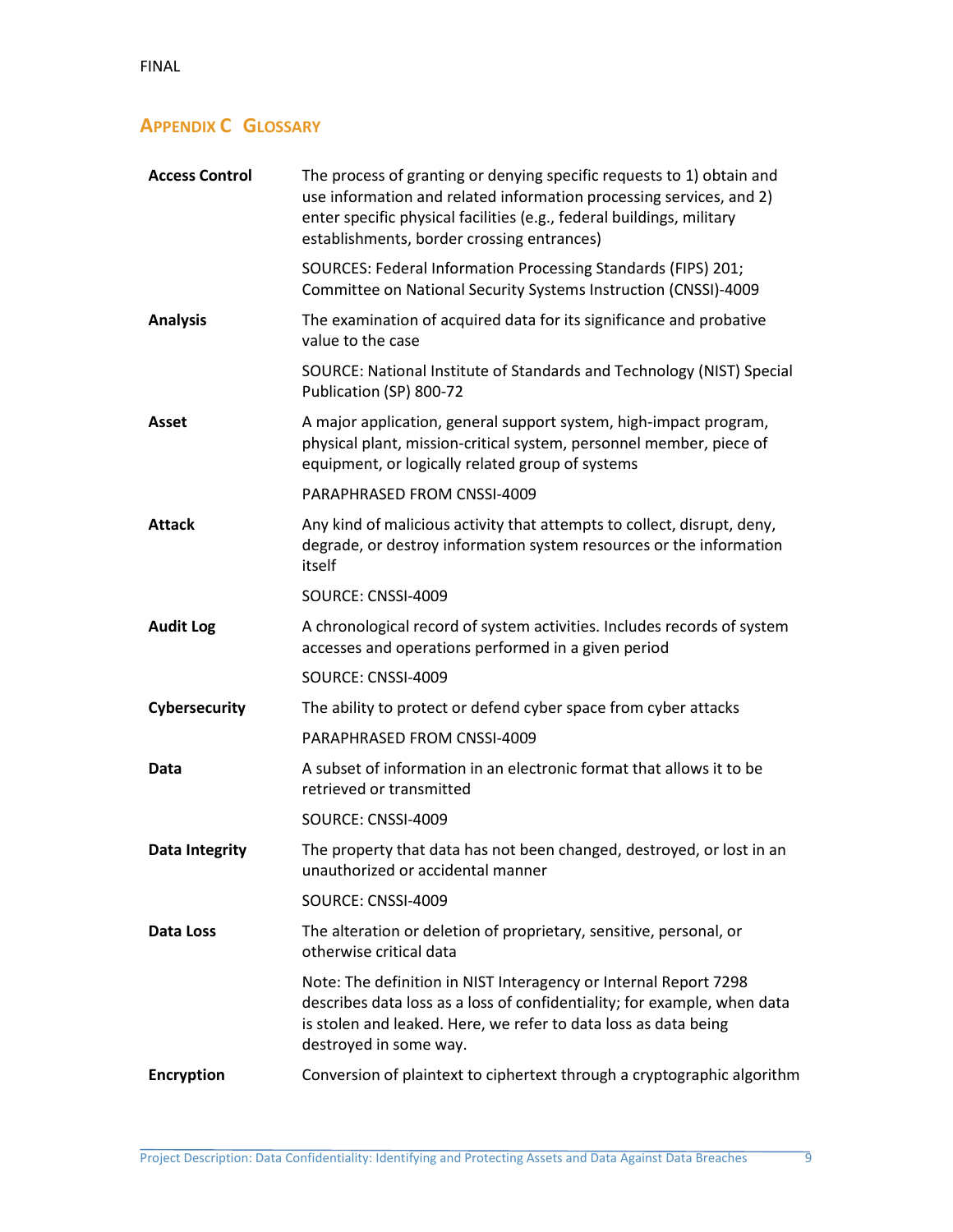|                                                                | PARAPHRASED FROM FIPS 185                                                                                                                                                                                                                                                                                                                                                                                                                           |
|----------------------------------------------------------------|-----------------------------------------------------------------------------------------------------------------------------------------------------------------------------------------------------------------------------------------------------------------------------------------------------------------------------------------------------------------------------------------------------------------------------------------------------|
| <b>Enterprise</b>                                              | An organization with a defined mission/goal and a defined boundary. It<br>uses information systems to execute that mission and is responsible for<br>managing its own risks and performance. An enterprise may consist of<br>all or some of the following business aspects: acquisition, program<br>management, financial management (e.g., budgets), human resources,<br>security, information systems, and information and mission<br>management. |
|                                                                | PARAPHRASED FROM CNSSI-4009                                                                                                                                                                                                                                                                                                                                                                                                                         |
| <b>Exfiltration</b>                                            | The unauthorized transfer of information from an information system                                                                                                                                                                                                                                                                                                                                                                                 |
|                                                                | <b>SOURCE: CNNSI 4009-2015</b>                                                                                                                                                                                                                                                                                                                                                                                                                      |
| <b>Impact</b>                                                  | The magnitude of harm that can be expected to result from<br>unauthorized disclosure of information, unauthorized modification of<br>information, unauthorized destruction of information, or loss of<br>information or information system availability                                                                                                                                                                                             |
|                                                                | PARAPHRASED FROM NIST SP 800-60                                                                                                                                                                                                                                                                                                                                                                                                                     |
| Incident                                                       | A violation or imminent threat of violation of computer security<br>policies, acceptable use policies, or standard security practices                                                                                                                                                                                                                                                                                                               |
|                                                                | SOURCE: NIST SP 800-61                                                                                                                                                                                                                                                                                                                                                                                                                              |
| <b>Personally</b><br><b>Identifiable</b><br><b>Information</b> | Any information about an individual that can be used to distinguish or<br>trace an individual's identity, and any other information that is linked<br>or linkable to an individual                                                                                                                                                                                                                                                                  |
|                                                                | PARAPHRASED FROM NIST SP 800-163                                                                                                                                                                                                                                                                                                                                                                                                                    |
| Phishing                                                       | Tricking individuals into disclosing sensitive personal information<br>through deceptive computer-based means                                                                                                                                                                                                                                                                                                                                       |
|                                                                | SOURCE: NIST SP 800-83                                                                                                                                                                                                                                                                                                                                                                                                                              |
| <b>Ransomware</b>                                              | A type of malware that encrypts data on a system, usually with the goal<br>of selling the data back to the owner for money                                                                                                                                                                                                                                                                                                                          |
|                                                                | SOURCE: https://www.us-cert.gov/Ransomware                                                                                                                                                                                                                                                                                                                                                                                                          |
| <b>Security</b>                                                | A condition that results from establishing and maintaining protective<br>measures that enable an enterprise to perform its mission or critical<br>functions despite risks posed by threats to its use of information<br>systems. Protective measures may involve a combination of<br>deterrence, avoidance, prevention, detection, recovery, and correction<br>that should form part of the enterprise's risk management approach                   |
|                                                                | SOURCE: CNSSI-4009                                                                                                                                                                                                                                                                                                                                                                                                                                  |
| Threat                                                         | Any circumstance or event with the potential to adversely impact<br>organizational operations (including mission, functions, image, and<br>reputation), organizational assets, individuals, other organizations, or<br>the nation through an information system via unauthorized access,                                                                                                                                                            |